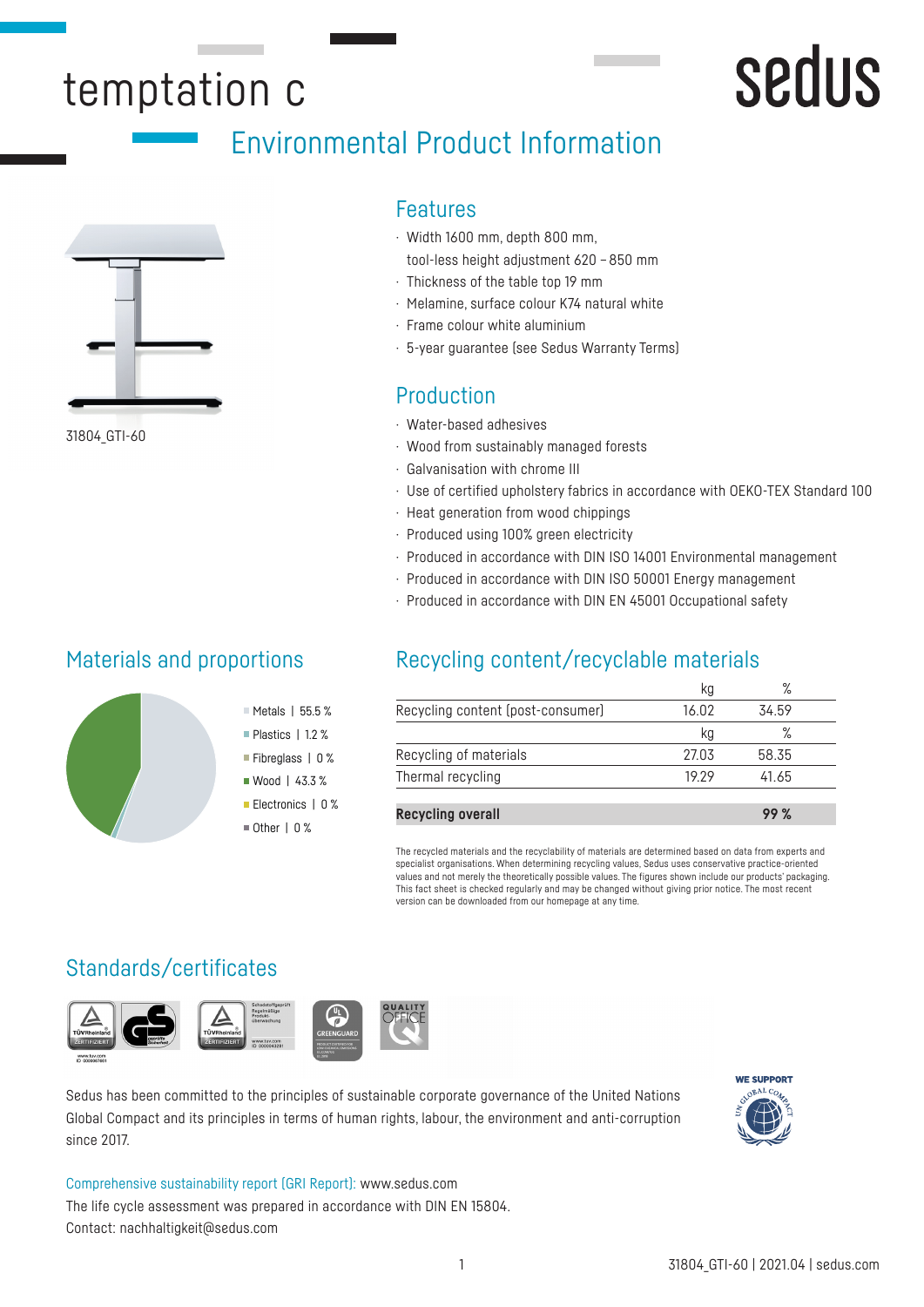### temptation c Environmental Product Information

## sedus



**Statement** 

We develop products which bring together first-class quality, design, ergonomics, durability as well as ecological and economic standards in a balanced and unmistakable way – perfectly in line with our customers' needs. To this end, we set high standards for each life phase of the product.

We purchase around two thirds of the steel, aluminium and wood which we require to produce our products in Germany and almost all the rest from Europe, this helps us to avoid long delivery routes whilst, at the same time, boosting the local economy. We use materials which have been tested and assessed with respect to potentially adverse effects on human health and the environment.

#### REACH Regulation

This product contains no substances as per the candidate list of the REACH Regulation, Annex XIV, above the limit value of 0.1 % mass percent.

#### Electrical appliance law

WEEE Reg No. DE 15163456

Electrical components were registered by Sedus or our suppliers as per the Electrical appliance law.

#### **Materials**

Composition of the materials used for the model: 31804\_GTI-60 Reference quantity: 1 unit

#### Metals

|       |       | ۱u  | $\mathbf{O}$<br>70 |  |
|-------|-------|-----|--------------------|--|
| Steel |       | 27. | 55.50              |  |
|       |       |     |                    |  |
|       | 55.5% |     |                    |  |

#### Plastics

|                      | kg   | $\sqrt{2}$ |  |
|----------------------|------|------------|--|
| Polyamide 6.6 (PA66) | በ 18 | 0.40       |  |
| Polypropylene (PP)   | በ 21 | 0.46       |  |
| PS                   | በ 13 | 0.30       |  |
|                      |      |            |  |

#### 1.2 %

#### Wood

|                  |       | 7C |
|------------------|-------|----|
| Coated chipboard | 10 7C |    |
|                  |       |    |

43.3 %

#### Other materials

|                   | - פי  | . .  |  |
|-------------------|-------|------|--|
| Fibreglass        | 0.00  | 0.00 |  |
| Electronics       | 0.00  | 0.00 |  |
| Various materials | <0.10 | 0.01 |  |
| 0.0%              |       |      |  |
|                   |       |      |  |

| Total weight (without packaging) | 44.52 kg |
|----------------------------------|----------|
|----------------------------------|----------|

Disclaimer: The material list given may not include all the materials used in this product (e.g. adhesives, coatings, residues etc.).

 $kn$  %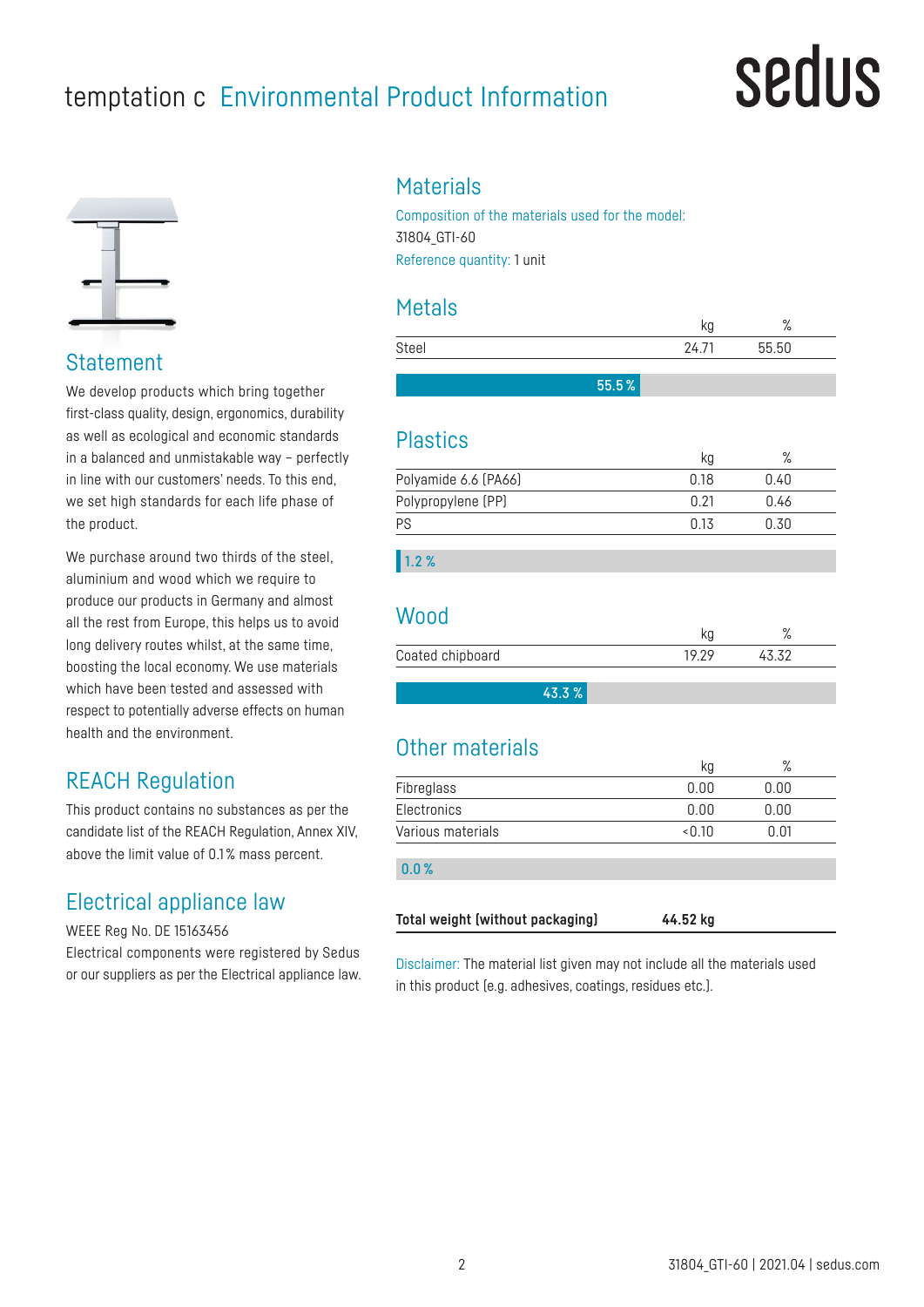### temptation c Environmental Product Information

## **Sedus**

#### Material cycle



#### Global warming potential within the product life cycle



#### Procurement and transport

It is always in Sedus' interest to purchase resources and production means from nearby partners whenever this is economically viable. Communication is easier, there are no customs duties or currency risks and shorter shipping routes are less harmful for the environment. That's why, our most important supplier country is Germany followed by other European states. The percentage of deliveries from non-European countries was less than 3% in 2018. The proximity of the suppliers results in short shipping routes.

#### Production

Sedus is characterised by its impressive vertical range of manufacture. Key, environmentally relevant processes thus take place in our production facilities which are subject to regular certification.

#### Waste management and recycling

Sedus works exclusively with certified specialist disposal firms which it audits at regular intervals. It has worked closely with a complete disposer since 2013. We recycle paper, cardboard, plastic, glass, wood and metal at all sites. To avoid waste, the rejection rate during the production process is monitored and continually improved.

#### Creator of the life cycle assessment

thinkstep AG, Hauptstraße 111-113, 70771 Leinfelden-Echterdingen, Germany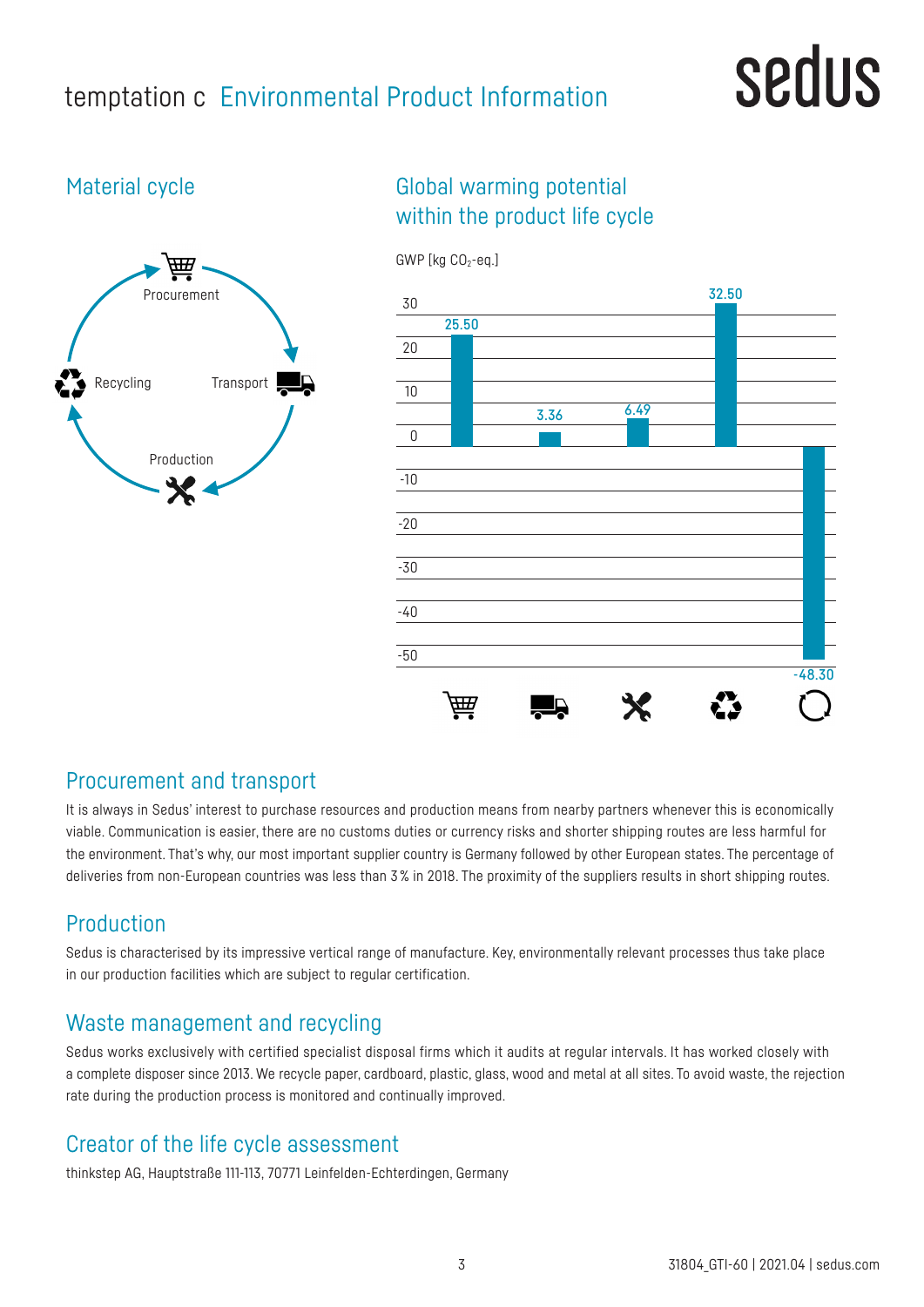## temptation c Environmental Product Information

# sedus

| Life cycle                                                                                                                    |                       | <b>扁盲入</b>   |                | $\overline{\mathbb{I}\mathbb{I}}$ |               |
|-------------------------------------------------------------------------------------------------------------------------------|-----------------------|--------------|----------------|-----------------------------------|---------------|
| <b>ENVIRONMENTAL IMPACTS</b>                                                                                                  | <b>Unit</b>           | $A1 - A3$    | C <sub>3</sub> | C <sub>4</sub>                    | D             |
| <b>GWP</b> Global warming potential                                                                                           | [kg $CO2$ -eq.]       | $3.54E + 01$ | $3.25E + 01$   | $0.00E + 00$                      | $-4.83E + 01$ |
| <b>ODP</b> Ozone depletion potential                                                                                          | [ $kg$ CFC-11-eq.]    | 4.86E-11     | 7.69E-12       | $0.00E + 00$                      | 1.38E-11      |
| <b>AP</b> Acidification potential                                                                                             | [kg $SO_2$ -eq.]      | 2.04E-01     | 5.30E-03       | $0.00E + 00$                      | $-1.07E - 01$ |
| <b>EP</b> Eutrophication potential                                                                                            | [kg $PO_4^{3-}$ -eq.] | 3.06E-02     | 1.03E-03       | $0.00E + 00$                      | $-9.62E - 03$ |
| <b>POCP</b> Photochemical ozone creation potential                                                                            | [kg ethene-eq.]       | 2.68E-02     | 3.75E-04       | $0.00E + 00$                      | $-1.30E-02$   |
| <b>ADPE</b> Abiotic depletion potential for non fossil resources                                                              | [kg Sb-eq.]           | 5.97E-06     | 4.71E-07       | $0.00E + 00$                      | 2.07E-06      |
| <b>ADPF</b> Abiotic depletion potential for fossil resources                                                                  | [MJ]                  | $7.35E + 02$ | $7.15E + 00$   | $0.00E + 00$                      | $-4.55E+02$   |
| <b>RESOURCE USE</b>                                                                                                           | <b>Unit</b>           | $A1 - A3$    | C <sub>3</sub> | C <sub>4</sub>                    | D             |
| <b>PERE</b> Use of renewable primary energy<br>excluding renewable primary energy resources<br>used as raw materials          | [MJ]                  | $4.59E + 02$ | 3.48E+02       | $0.00E + 00$                      | $-6.84E + 00$ |
| <b>PERM</b> Use of renewable primary energy<br>resources used as raw materials                                                | [MJ]                  | $3.47E + 02$ | $-3.47E + 02$  | $0.00E + 00$                      | $0.00E + 00$  |
| <b>PERT</b> Total use of renewable primary energy resources                                                                   | [MJ]                  | 8.06E+02     | $1.23E + 00$   | $0.00E + 00$                      | $-6.84E+00$   |
| <b>PENRE</b> Use of non renewable primary energy<br>excluding non renewable primary energy resources<br>used as raw materials | [MJ]                  | $7.37E + 02$ | $2.92E + 01$   | $0.00E + 00$                      | $-4.72E+02$   |
| <b>PENRM</b> Use of non renewable primary energy<br>resources used as raw materials                                           | [MJ]                  | $2.07E + 01$ | $-2.07E + 01$  | $0.00E + 00$                      | $0.00E + 00$  |
| <b>DEMBT</b> Telebros of new repairsble.                                                                                      |                       |              |                |                                   |               |

| <b>PENRT</b> Total use of non renewable          |                  |              |              |              |               |
|--------------------------------------------------|------------------|--------------|--------------|--------------|---------------|
| primary energy resources                         | [MJ]             | $7.58E + 02$ | $8.44E + 00$ | $0.00E + 00$ | $-4.72E+02$   |
| <b>SM</b> Use of secondary material              | [kg]             | $5.02E + 00$ | $0.00E + 00$ | $0.00E + 00$ | $0.00E + 00$  |
| <b>RSF</b> Use of renewable secondary fuels      | [MJ]             | $0.00E + 00$ | $0.00E + 00$ | $0.00E + 00$ | $0.00E + 00$  |
| <b>NRSF</b> Use of non renewable secondary fuels | [MJ]             | $0.00E + 00$ | $0.00E + 00$ | $0.00E + 00$ | $0.00E + 00$  |
| <b>FW</b> Use of net fresh water                 | $\mathsf{[m^3]}$ | 1.85E-01     | 8.41F-02     | $0.00E + 00$ | $-2.71F - 02$ |

| <b>OUTPUT FLOWS AND WASTE CATEGORIES</b> | <b>Unit</b> | $A1 - A3$    | C <sub>3</sub> | C <sub>4</sub> | D             |
|------------------------------------------|-------------|--------------|----------------|----------------|---------------|
| <b>HWD</b> Hazardous waste disposed      | [kg]        | 5.09E-06     | $1.02E - 08$   | $0.00E + 00$   | $-2.74E-07$   |
| <b>NHWD</b> Non hazardous waste disposed | [kg]        | $1.21E + 00$ | 4.48E-01       | $0.00E + 00$   | $-6.74E - 01$ |
| <b>RWD</b> Radioactive waste disposed    | [kg]        | 9.49E-03     | 5.09E-04       | $0.00E + 00$   | $-6.87E - 03$ |
| <b>CRU</b> Components for re-use         | [kg]        | $0.00E + 00$ | $0.00E + 00$   | $0.00E + 00$   | $0.00E + 00$  |
| <b>MFR</b> Materials for recycling       | [kg]        | $0.00F + 00$ | $1.97E + 01$   | $0.00F + 00$   | $0.00E + 00$  |
| <b>MER</b> Materials for energy recovery | [kg]        | $0.00E + 00$ | $1.98E + 01$   | $0.00E + 00$   | $0.00E + 00$  |
| <b>EEE</b> Exported electrical energy    | [MJ]        | $0.00E + 00$ | $4.02E + 01$   | $0.00E + 00$   | $0.00E + 00$  |
| <b>EET</b> Exported thermal energy       | [MJ]        | $0.00E + 00$ | $9.28E + 01$   | $0.00E + 00$   | $0.00E + 00$  |